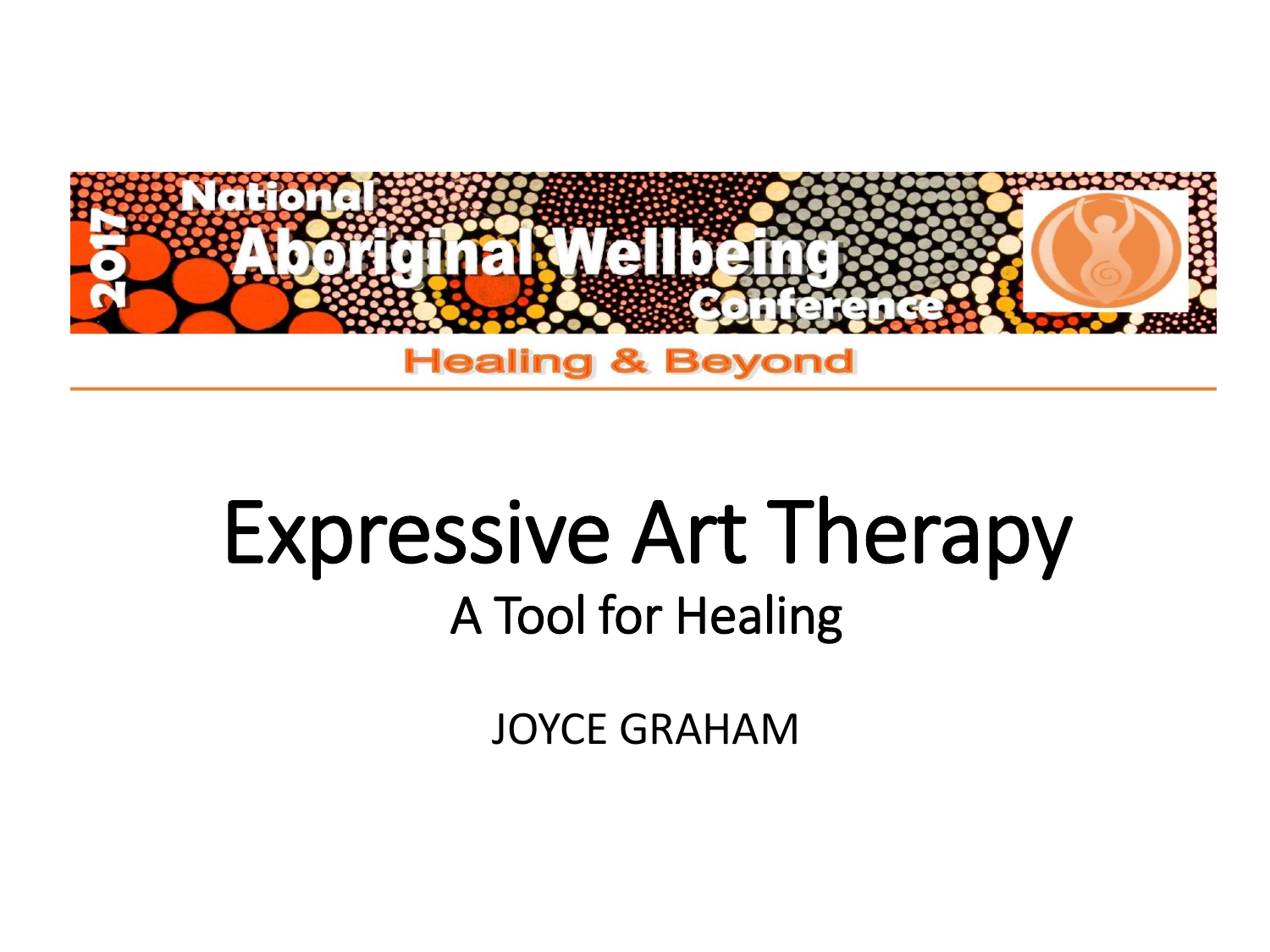## Introduction of Expressive Art Therapy

- The term 'art therapy' (Vick, 2003) was used to describe a form of psychotherapy that would see art practices and interventions placed alongside the central modality of treatment. to include all your information
- Vick (2003) states that from an art therapy perspective the key difference from what psychometricians view is the inherent potential for the client when making and viewing their art

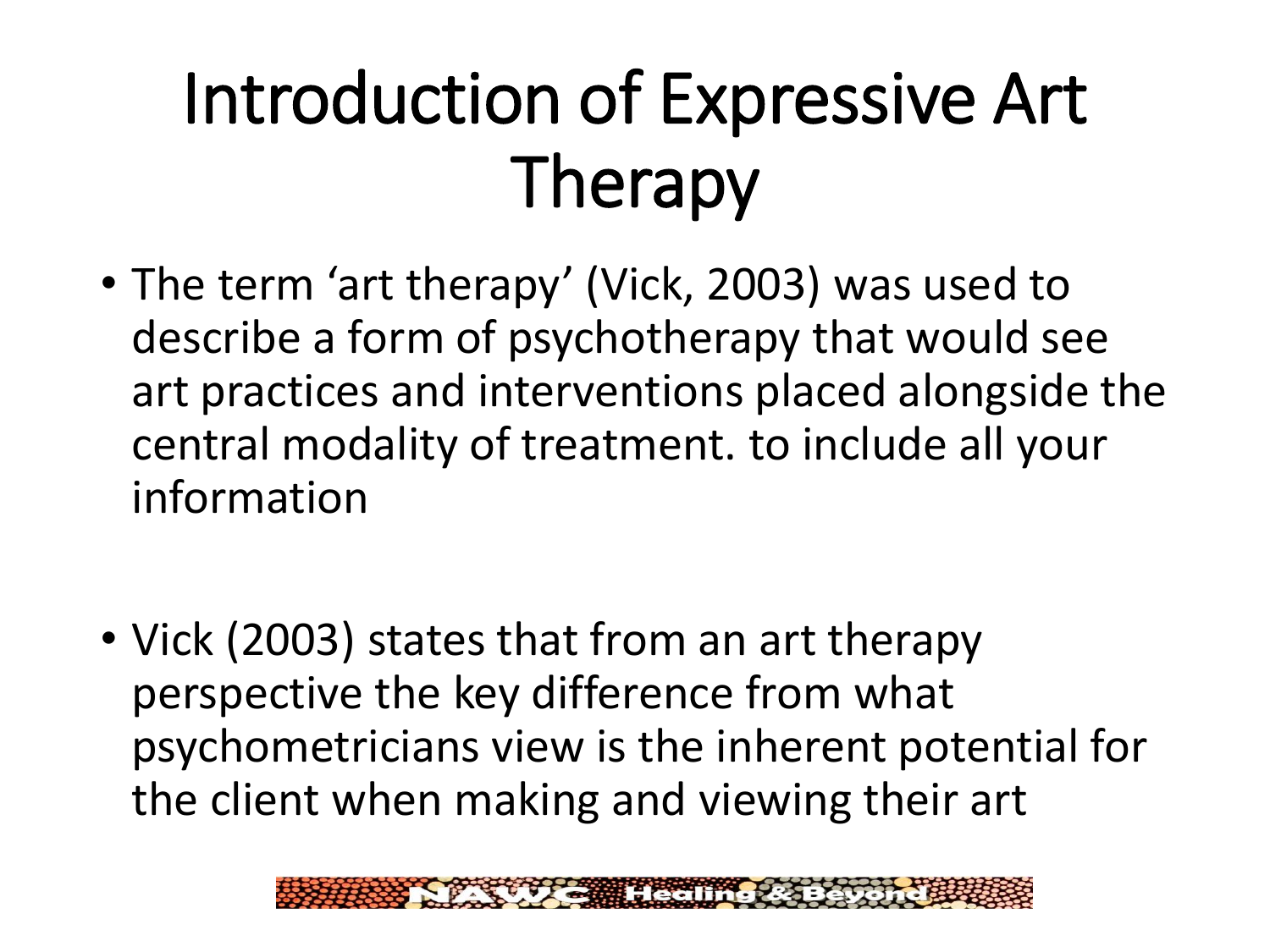## Introduction Cont

- Rogers (1993) states that, 'When using art as an expressive mode for self-healing or therapeutic purposes we are not concerned about the aesthetics or craftsmanship of the visual art, the grammar and style of the writing or the harmonic flow of the song
- Miller (2008) what separates expressive arts therapy from art therapy is the interdisciplinary or intermodal approach, where the practitioner moves from one art from to another, building upon the inner work of the client.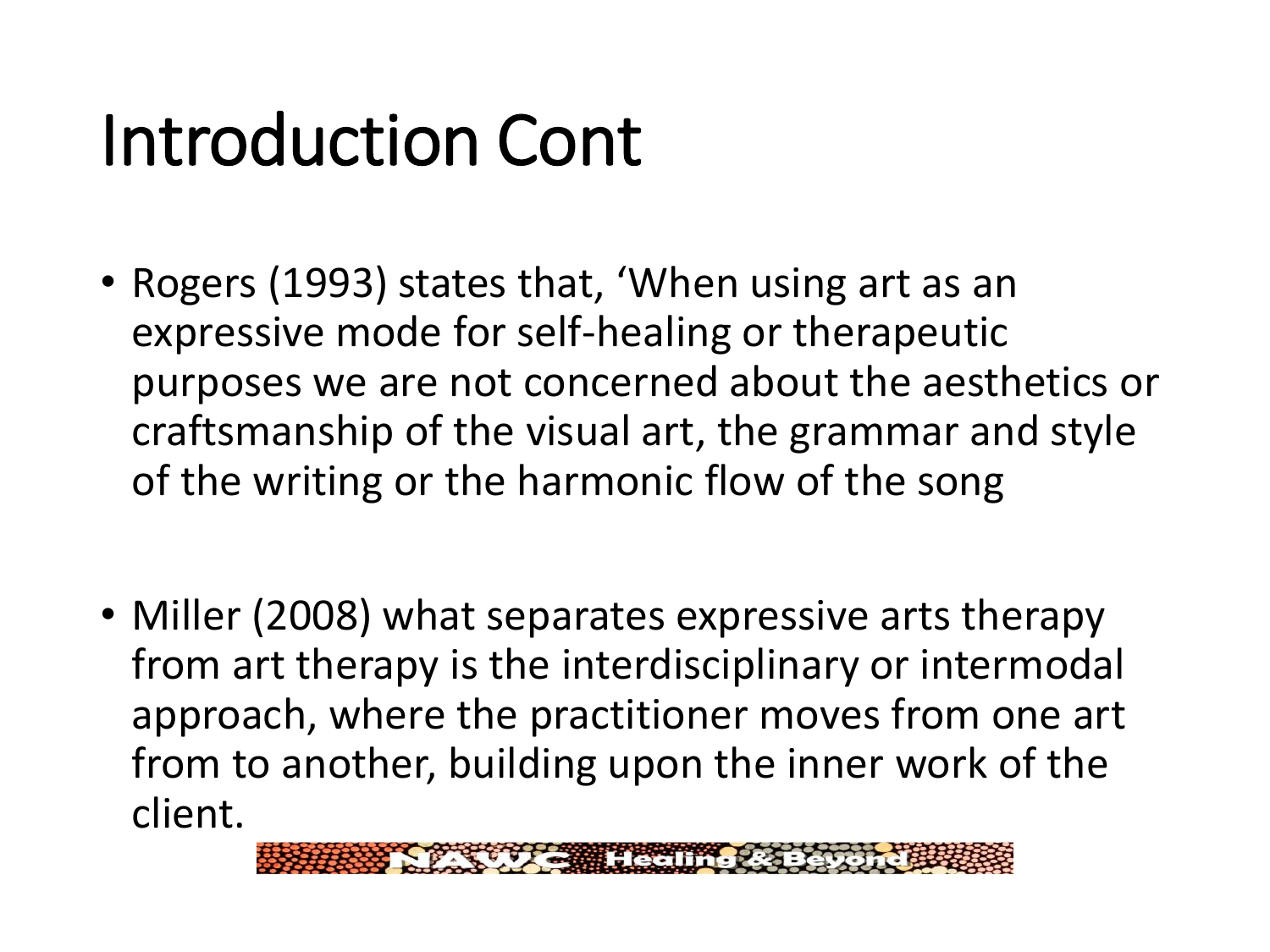## Introduction Cont

• Halprin (2003) states, that expressive arts therapy is a radical therapy that joins both art and psychology to facilitate embodied learning and expressiveness.

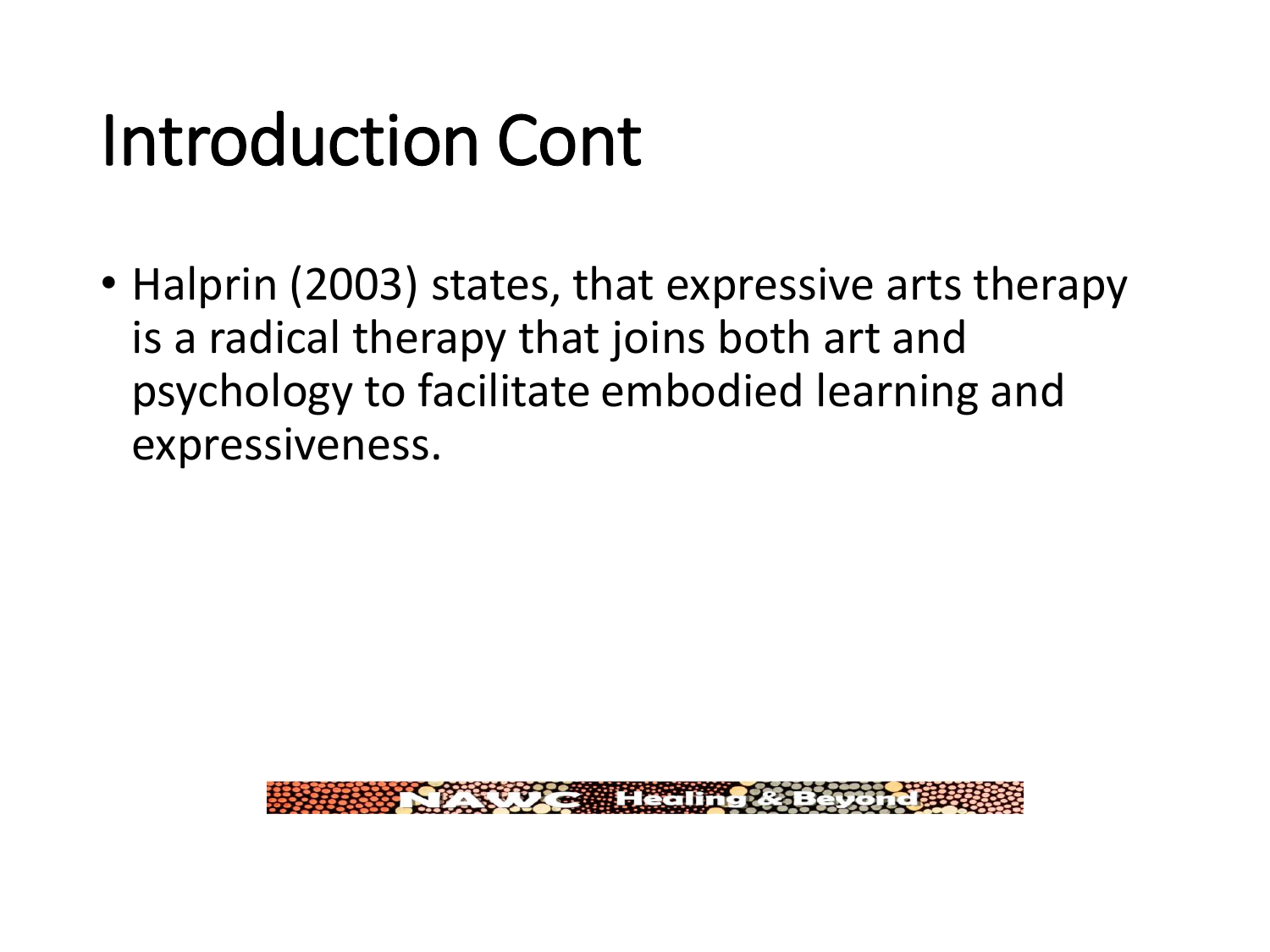# Emergence of Expressive Art Therapy

- This means that sound, movement, enactment, image and text may all be encountered within the expressive art therapeutic situation.
- In whatever mode and whatever form embodies the potential to act as a change process, 'a process in which we encounter ourselves.' (Halprin 2003, p. 90)
- This allows people to explore unknown facets of themselves and then be able to communicate these non verbally to achieve insights. These creative places provide opportunities for exploration and understanding.

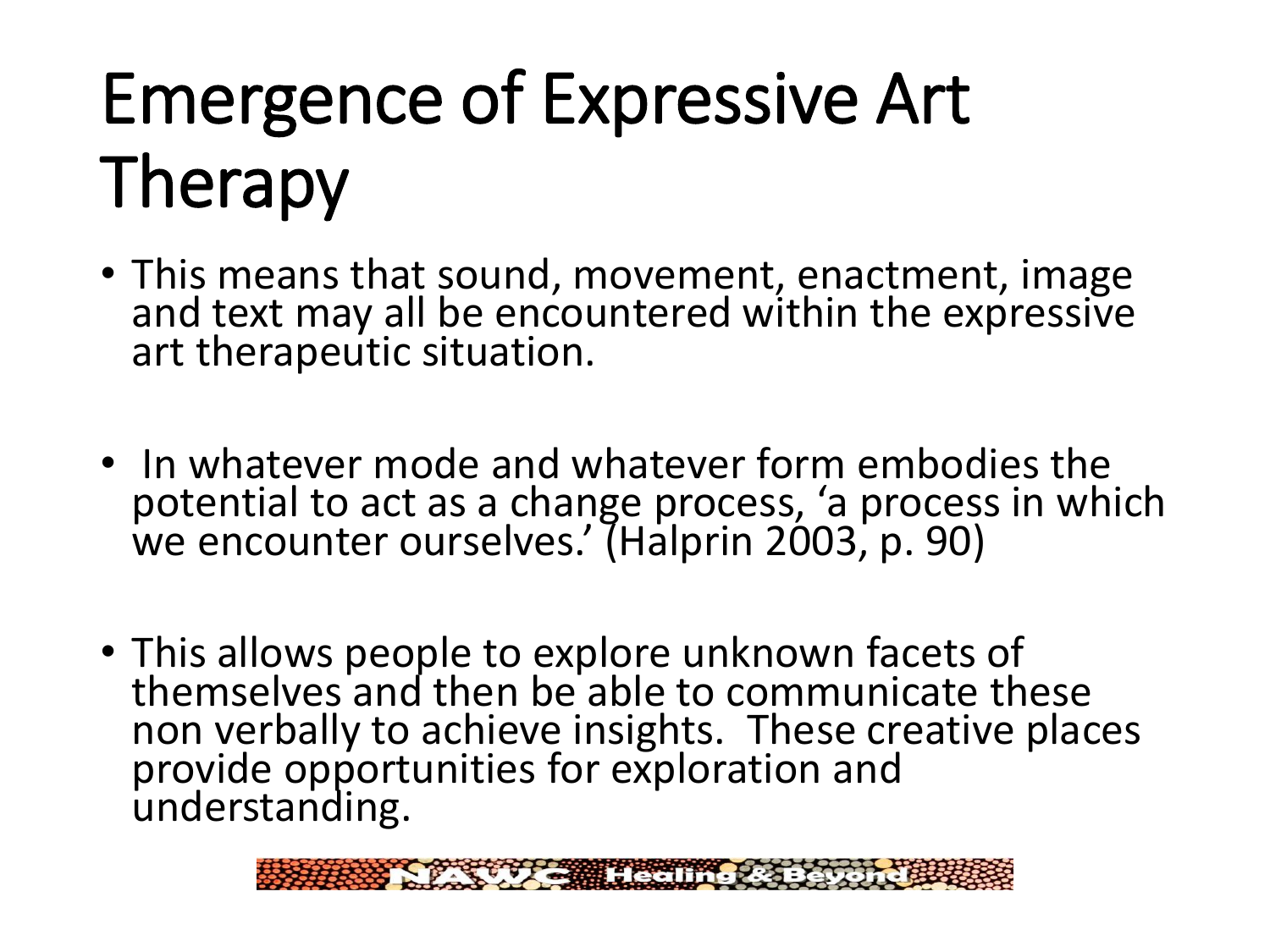#### Formalised Studies

- Lesley College Graduate School Cambridge Massachusetts
- Tamapla Institute
- Paul Knill programs in Expressive Art Therapy in Europe and North America and established the International School of Interdisciplinary Studies, later included schools in Switzerland, Denmark, Germany and Canada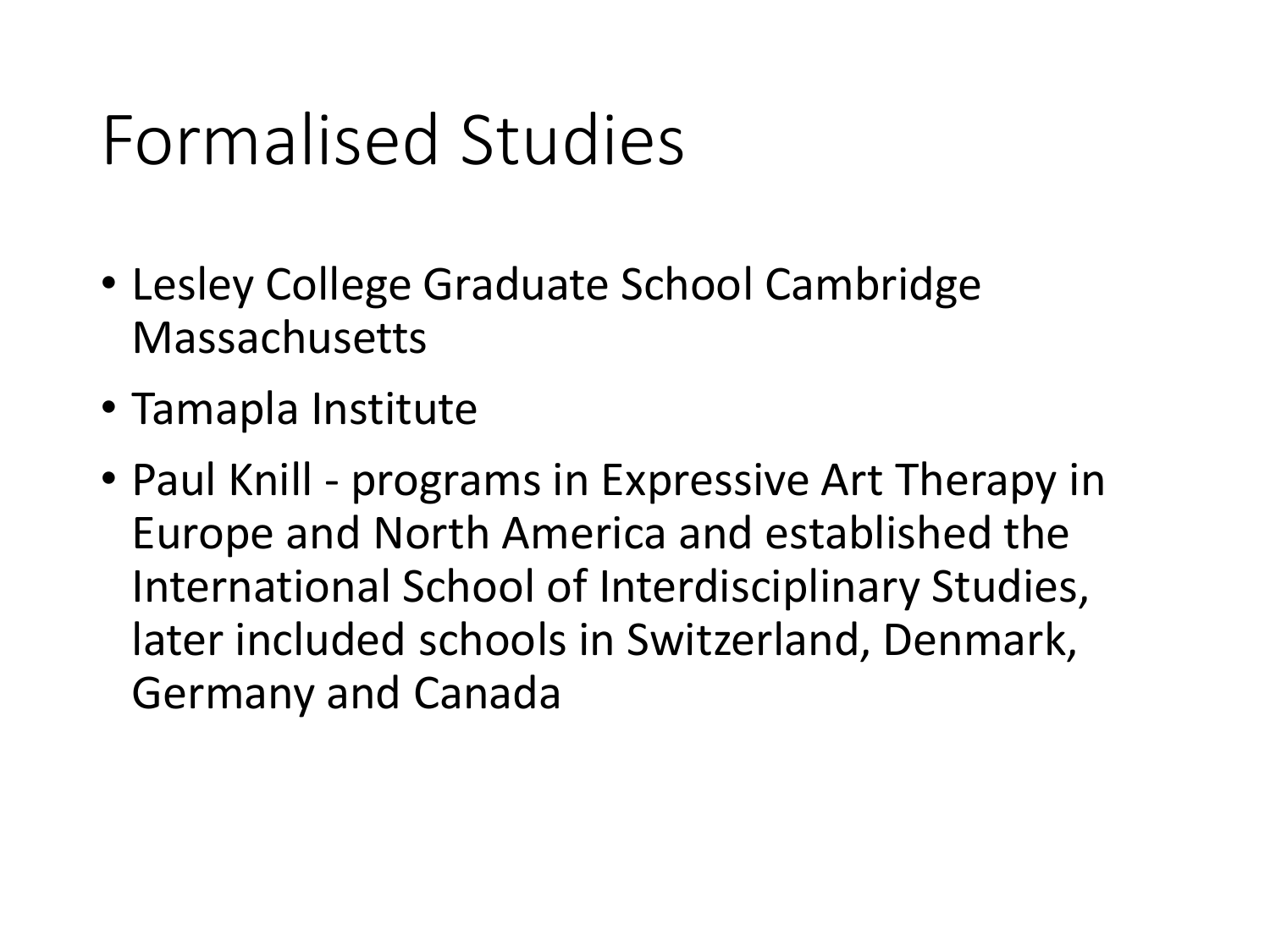#### Fundamentals

- The arts, it is assumed, have the capacity to respond to human suffering.
- Sensory expression is understood to originate in lived bodily experience and it is the same body that moves, listens, sees and speaks.
- The imagination is understood to use every sensory modality but is itself a unified whole and a creative source of meaning
- The practice of art making and the art itself is seen to embody the potential to act as a change process. It is a process in which we encounter ourselves.
- Hence the pathway between imagination and sensory expressiveness is understood to be two-way. Awareness evokes creativity that in turn evokes awareness. It is assumed that a process of change lies along this pathway.

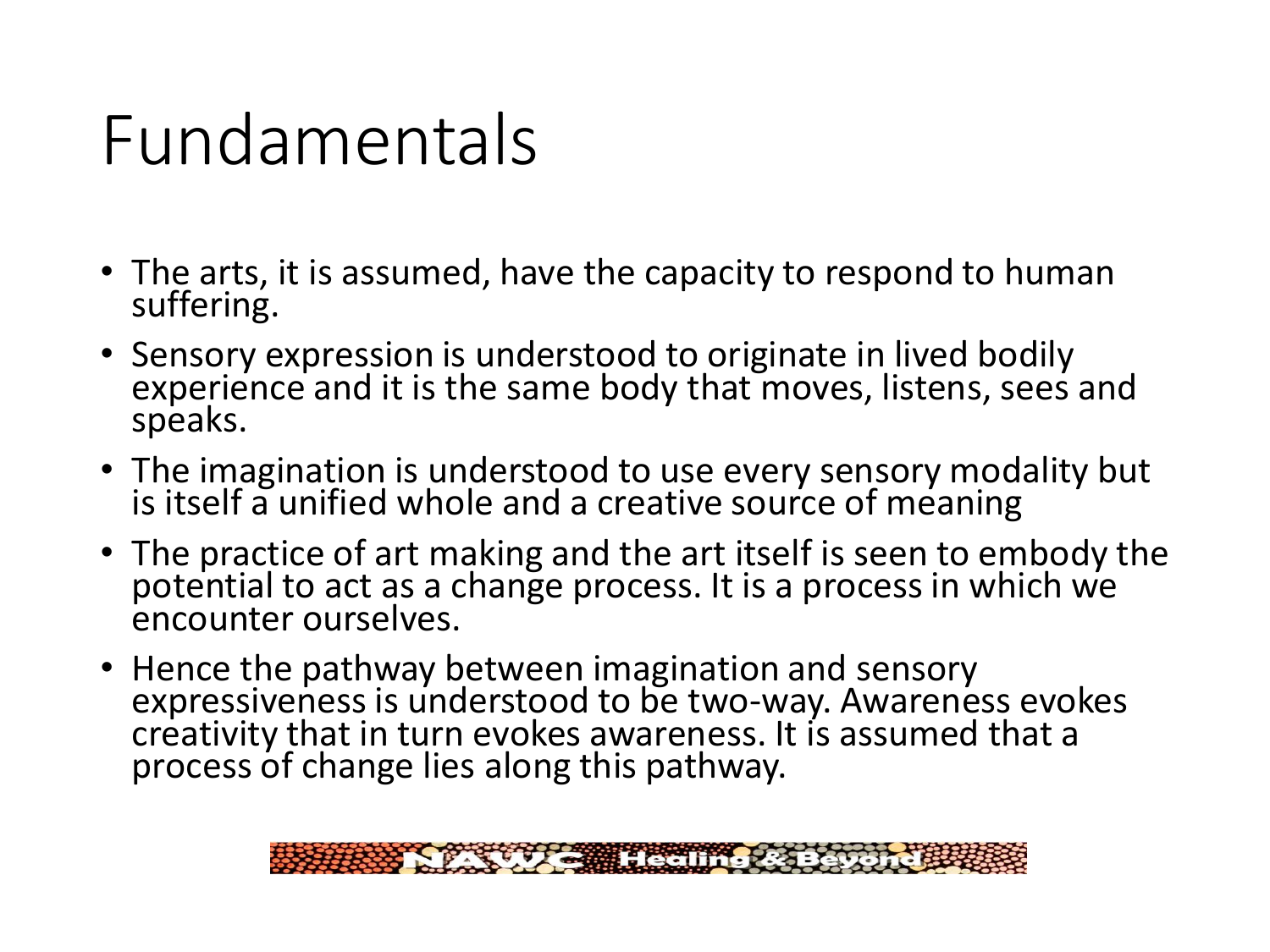- As Daria Halprin\* writes phenomenology has "contributed to taking psychology out of the reductionist realm of observable behaviour and external circumstances to the inward experience of feeling imagination and meaning" (Halprin 2003 p46- 47)
- Knill (1999) describes expressive arts therapy as a, 'school of thought in the field of human concern and it transcends the difference declared in methodological theories.' (p. 38).
- Sydner (1997) states that, 'Expressive arts therapy is a vehicle for awakening dormant creativity, whereas psychotherapy assists clients in verbalizing their unspoken and unresolved conflicts.'

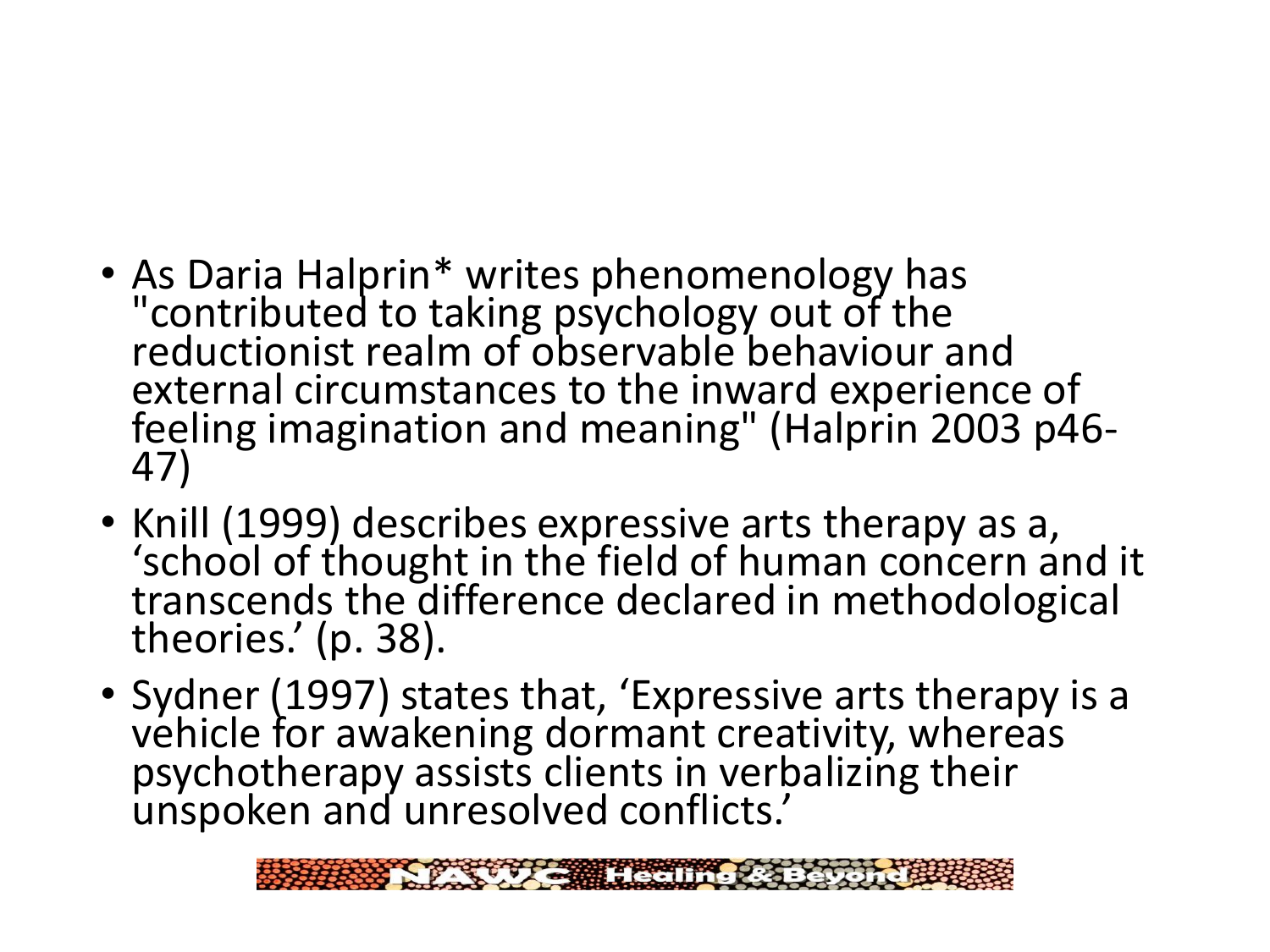• Malchiodi (2003/2005) expressive arts therapy is a multimodal approach that offers creative ways clients can express thoughts and feelings nonverbally and verbally to achieve insight and experience the curative potential of the creative process

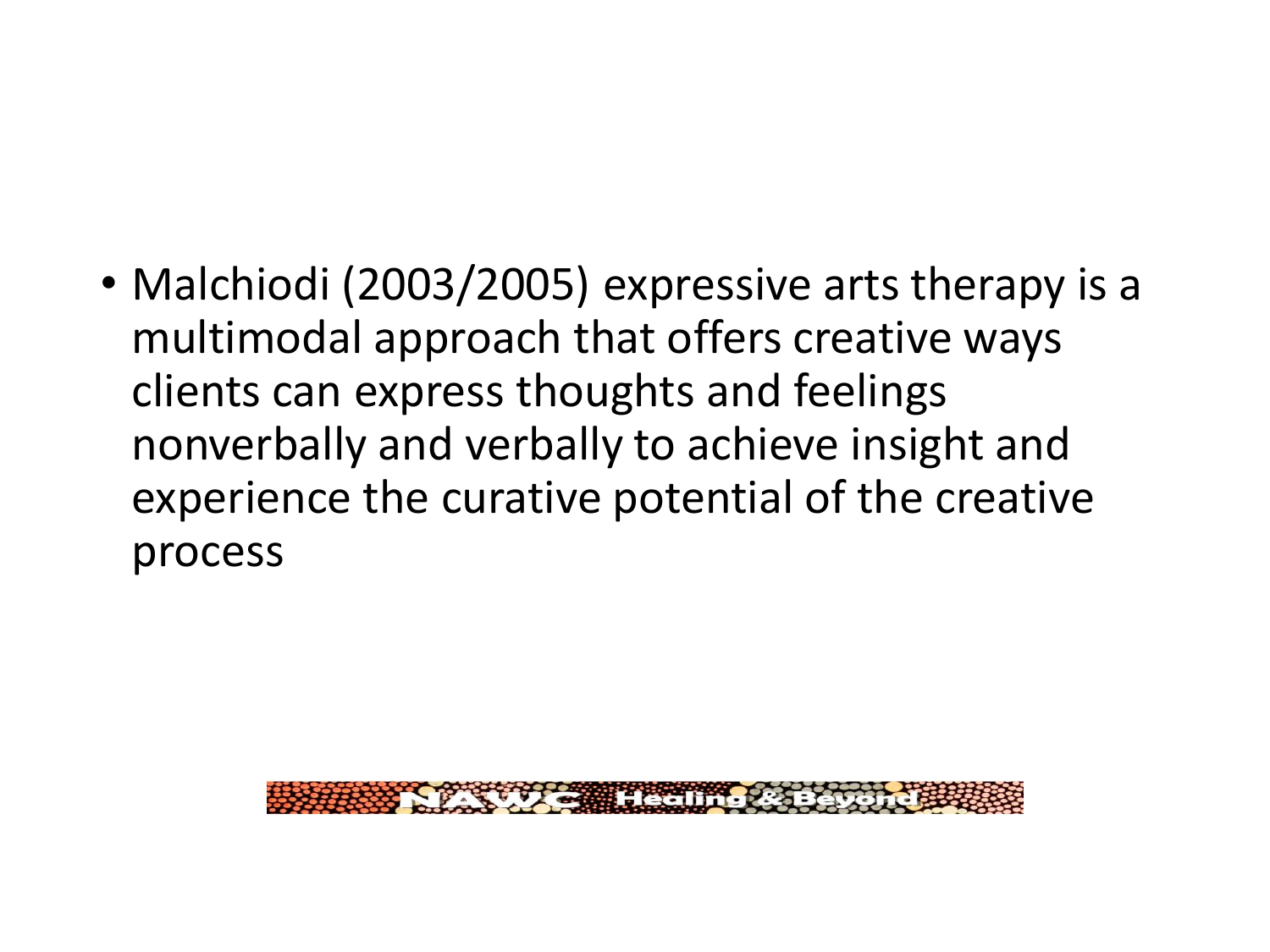- Imagination, which is of central interest, is understood as inter-modal. Sound movement, enactment, image and text may all be encountered within expressive art therapeutic situation (Miller, 2008).
- on one hand in the possibilities of sensory expression originating in lived bodily experience and, on the other, in the unity of the imagination as a creative source of meaning.' (Levine 1999)
- Natalie Rogers, defines expressive art therapy as, 'using various arts – movement, drawing, painting, sculpting, music, writing, sound and improvisation – in a supportive setting to experience and express feelings

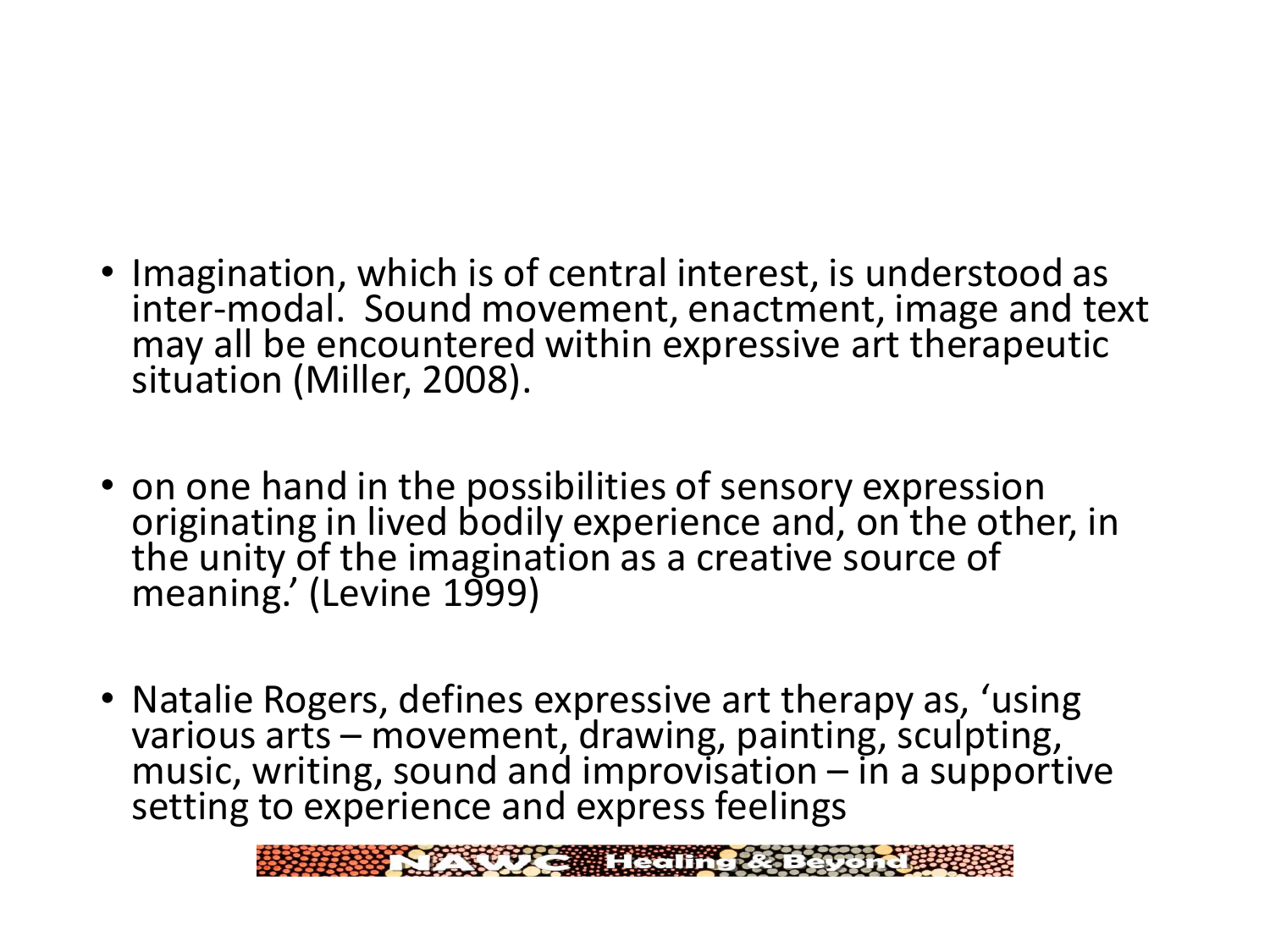- whatever mode and the art work in whatever form embody the potential to act as a change process, 'a process in which we encounter ourselves' (Halprin, 2003, p. 90).
- Through imagination we penetrate the interior world and with drawing, music, drama we shape its contents into meaningful and visible forms that allows clients to go into their feelings such as pain, rage and grief.
- allowing them to explore unknown facets of themselves and to peel away the layers of their defense and find their true nature and then be able to communicate nonverbally to achieve insights.
- These creative places provide opportunities for exploration and understanding

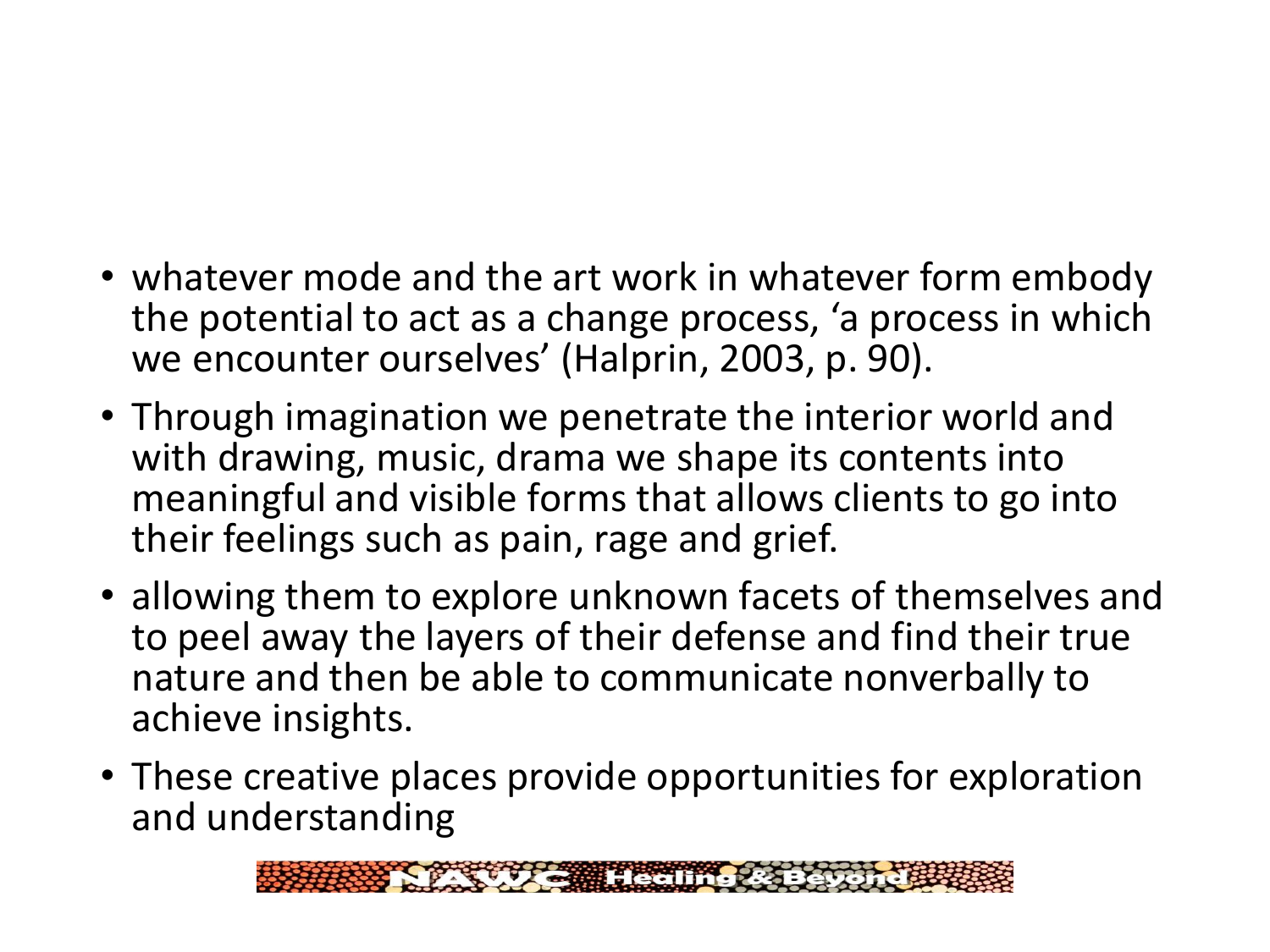- splits between body, mind and spirit.
- compartmentalised human needs and knowledge into separate areas of concern and disenfranchised the body as a locus of experience.
- alliance between art and healing as part of a new holistic paradigm, a reintegration of ancient wisdom with the knowledge and the skills of the present, challenging the centuries-old splits between principles of psychology, art, medicine, education, politics, and spirituality.

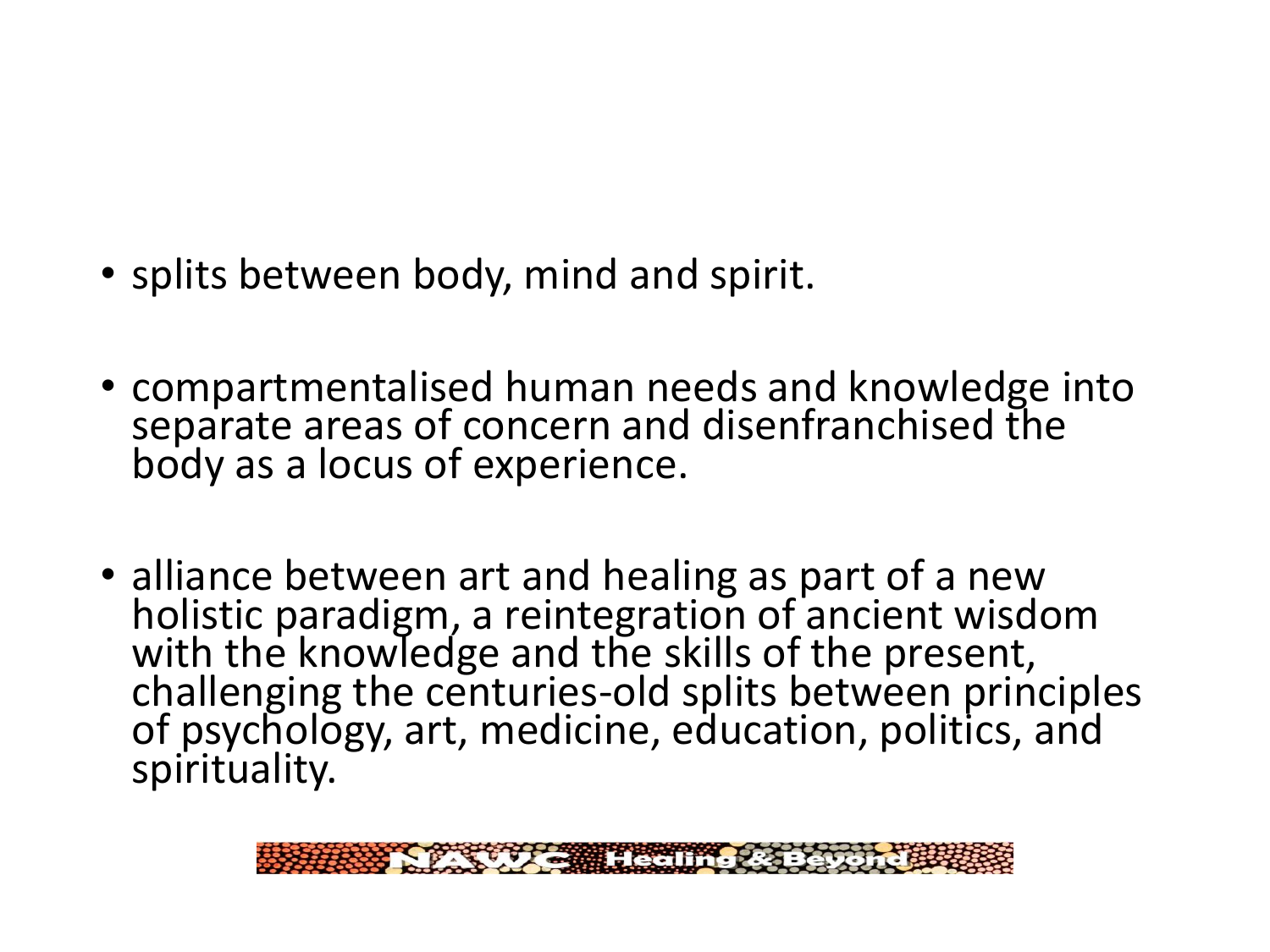- "the arts can answer an important psychological and social need for the symbolic, rather than the actual enactment of aggression
- redirects our destructive energies and impulses, allowing us to encounter and work through the conflict creatively as well as to change our perception of the issue itself.
- *de-centering and see our life experiences* in a new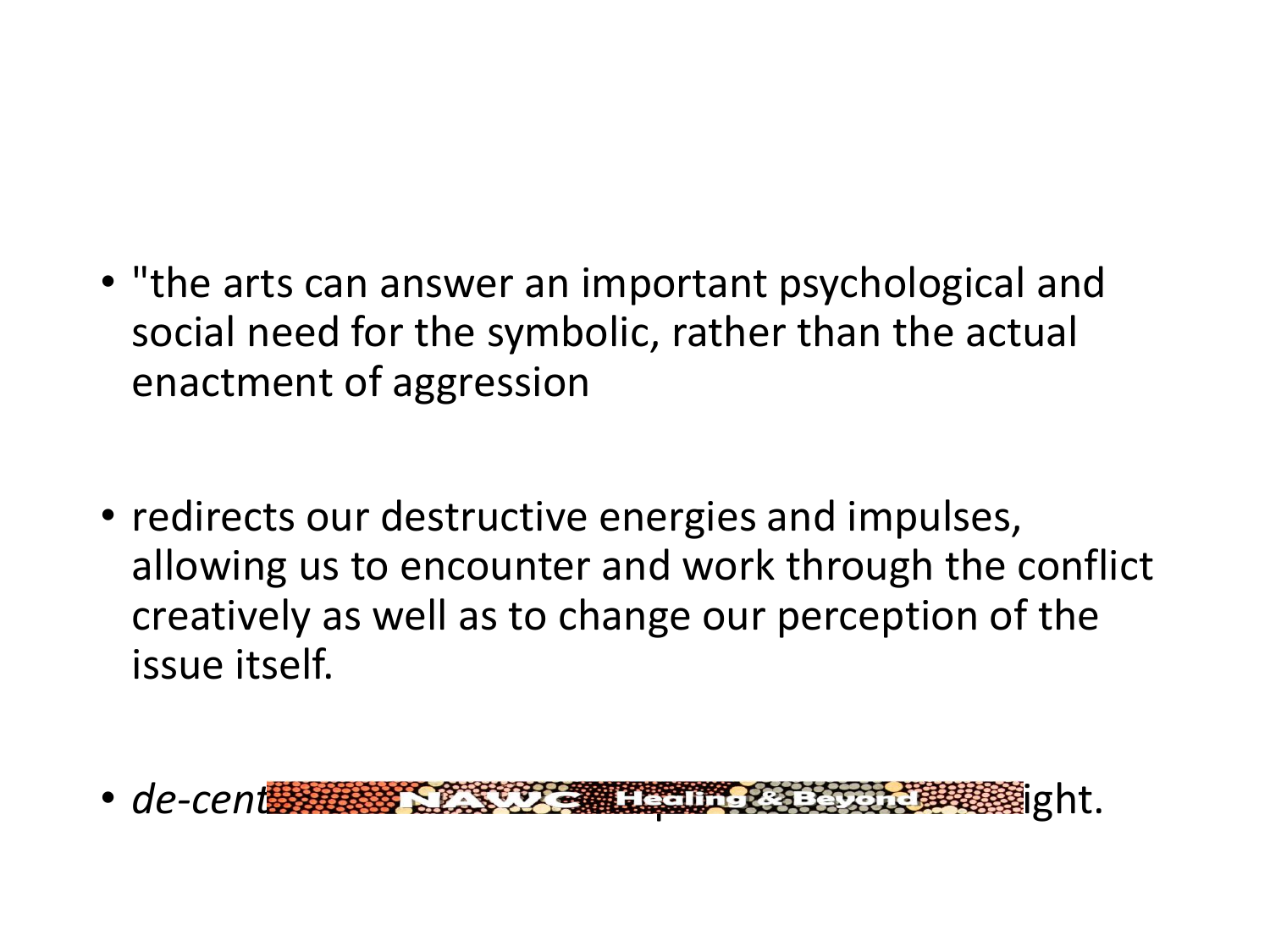#### Expressive Art Therapy In Practice

- Whether a story is danced or written, acted, painted or told, where the imagination is engaged there is a sense in which the story, once begun, is understood to tell itself, the dance dances itself or the painting informs the painter how it should evolve.
- In this way the creator opens him or herself up to an expanded field. New possibilities can be entere into or no longer concealed into or no longer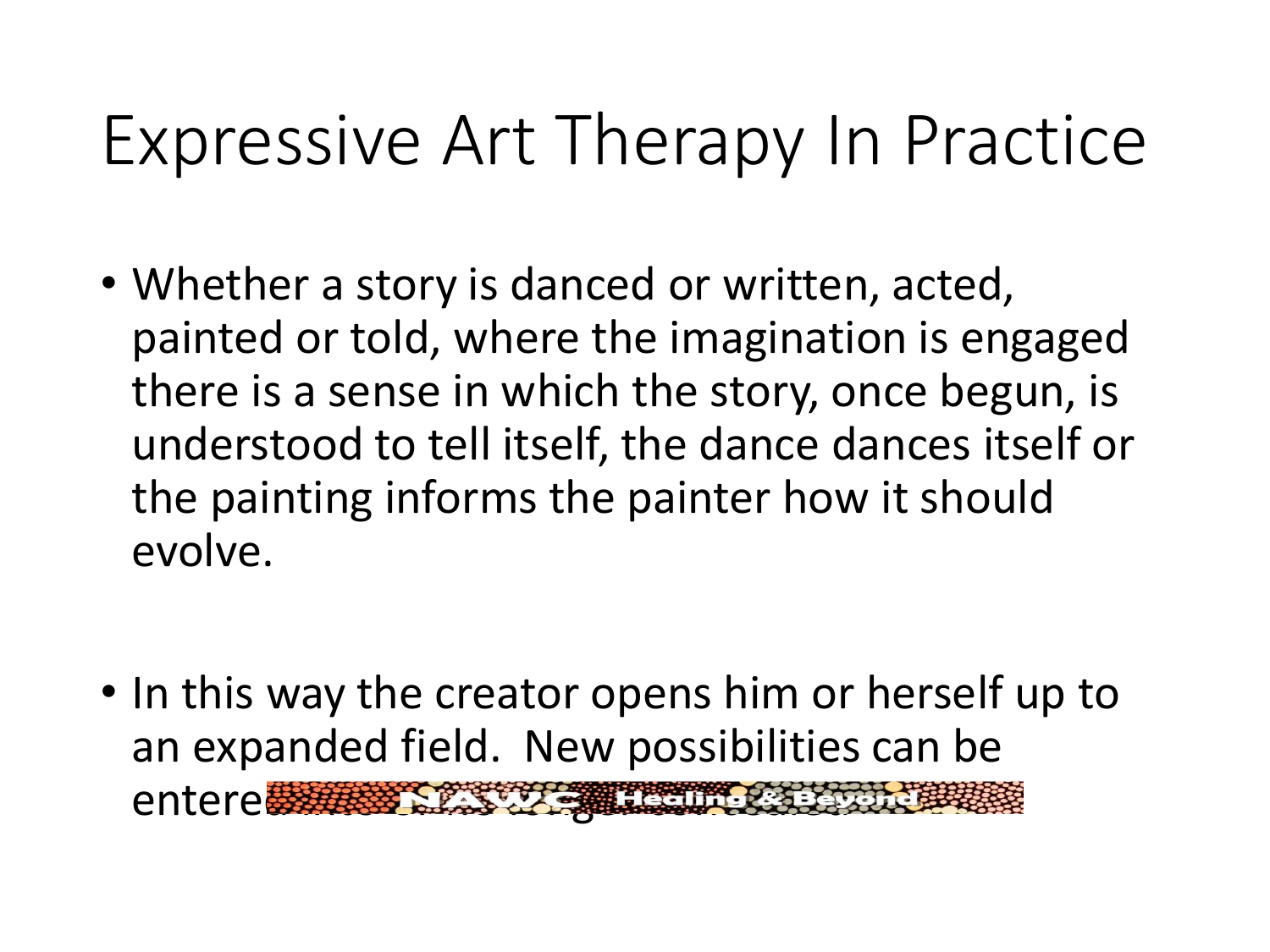#### Expressive Art Therapy In Practice

- versatile and can be used across a wide range of settings with a diverse client group. It can be used with children, adolescents, adults and the elderly in individual one-on-one sessions, group workshops, in schools, prisons, hospitals and workplaces
- clients have different expressive styles that can assist them communicate more effectively and authentically than the traditional method of verbal exchange during a counselling session. The practitioner will modify the modality to suit the individual client.

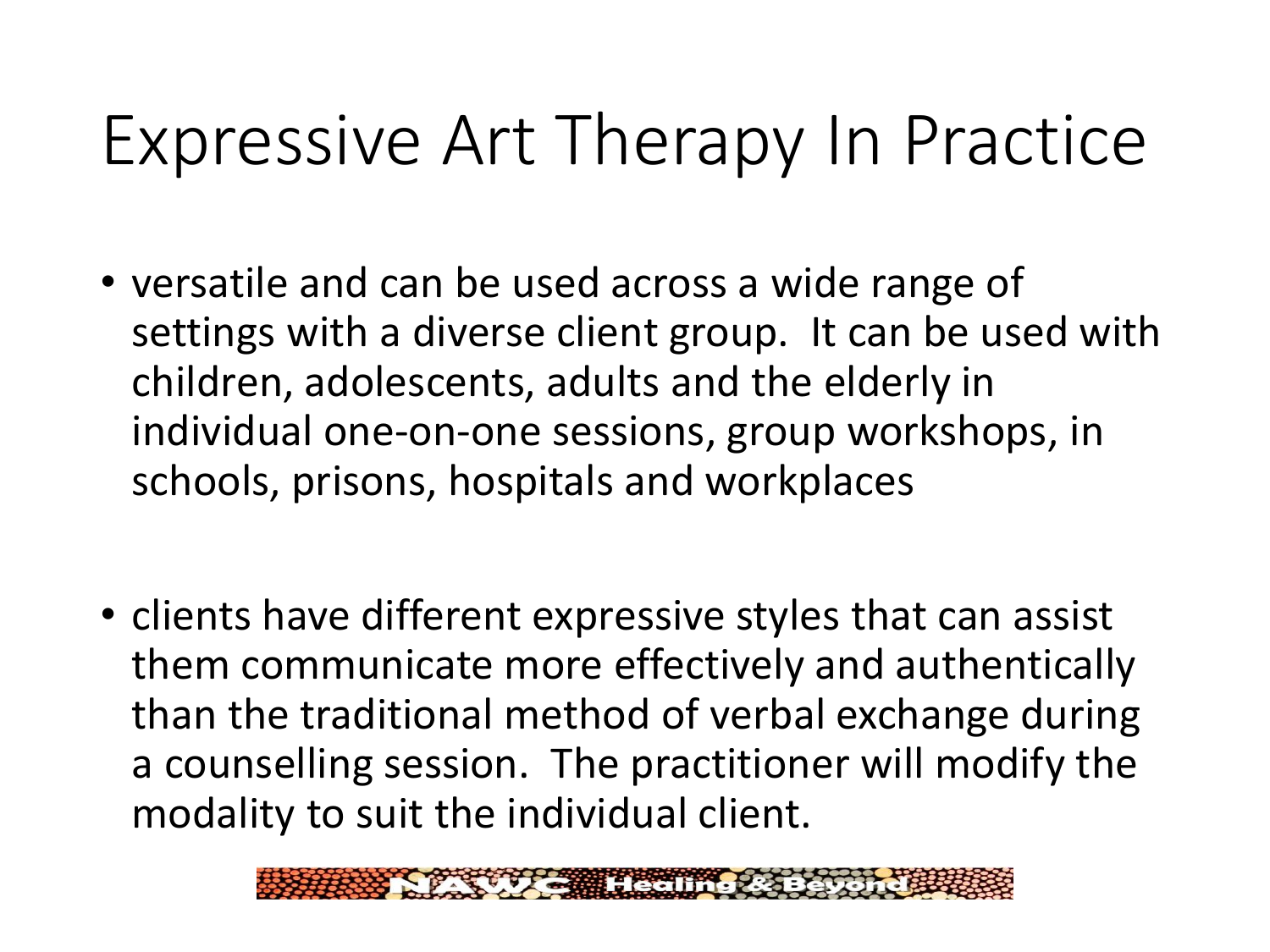- The therapeutic relationship in expressive art therapy, as with any other therapy, places importance on respecting and listening to the client so as to be able to creatively decide an intervention that best suits the process
- the presence of a facilitator or witness is central to healing reparation and recovery'
- the practitioner serves as a supportive guide, providing encouragement, motivation, acceptance of the client's exploration of their artwork where they can draw their own meaning from their work.

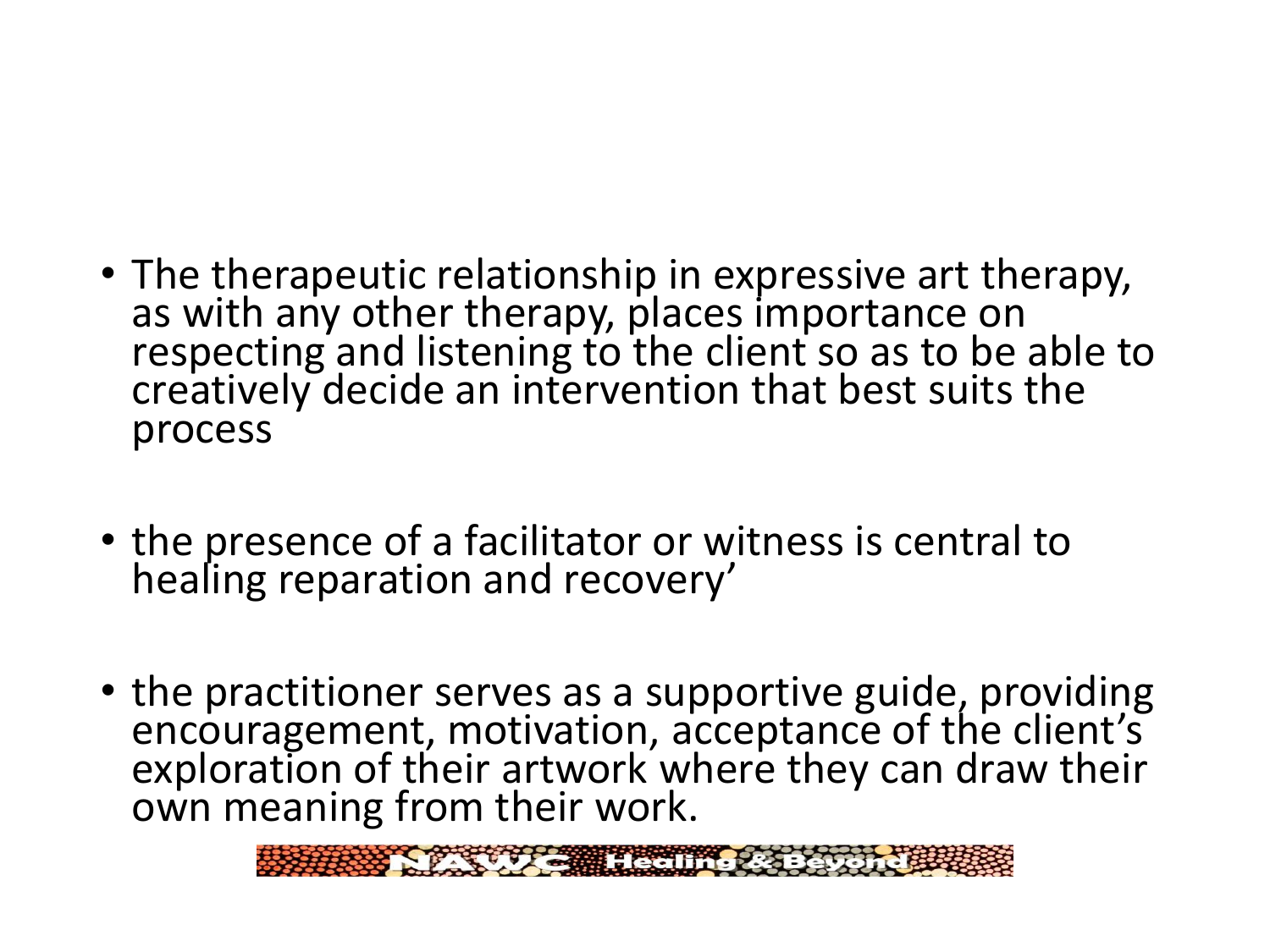- hold aesthetic responsibility for the session, only intervening when required and assisting the client to understand their experience through an aesthetic analysis of both the process and artwork.
- expressive arts therapy does not involve interpreting either for assessment or diagnosis.
- Expressive art therapy places the meaning or interpretation of artwork with the creator, 'as beauty is in the eye of the beholder

 $\frac{1}{2}$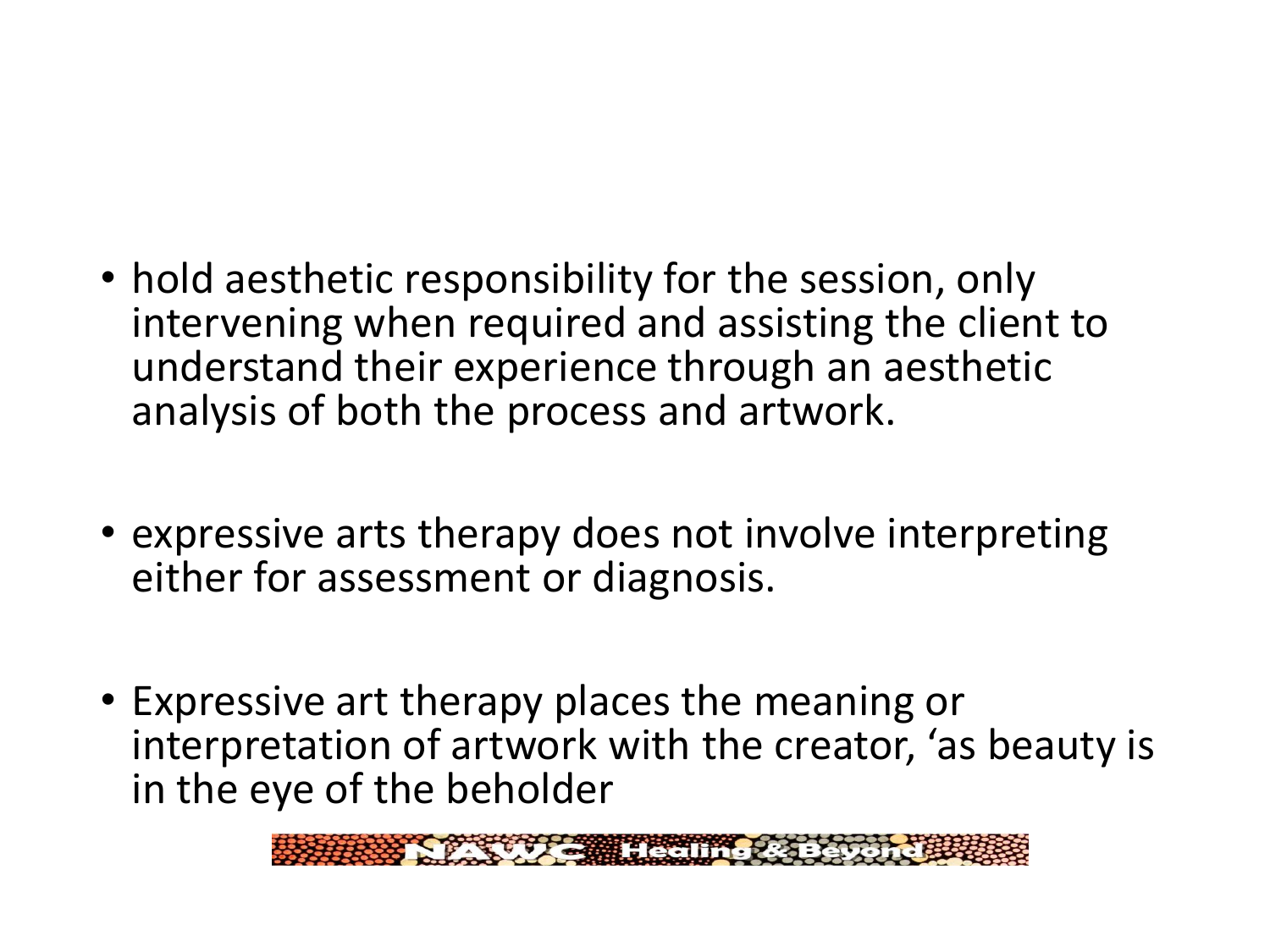#### Five Part Process

- The five phases are:
	- identification
	- confrontation
	- release
	- change
	- growth

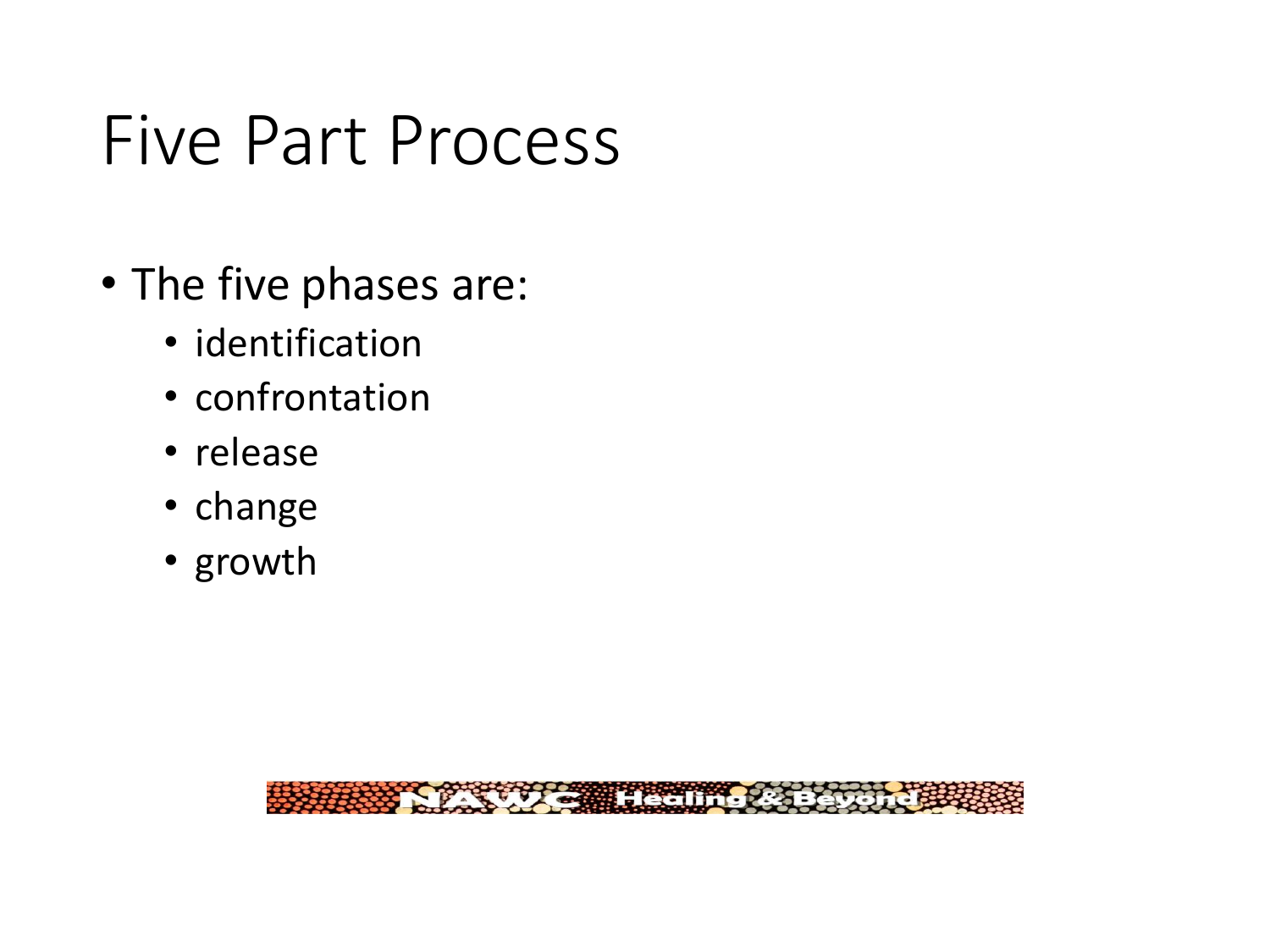#### Five Part Process

Atkinson named the five stages of trauma recovery as:

- Telling the story (identify)
- Making sense of the story (confront)
- Feeling the feelings (confront, release)
- Moving through loss and grief to acceptance (release, change)
- Reclaiming the sacred self (growth)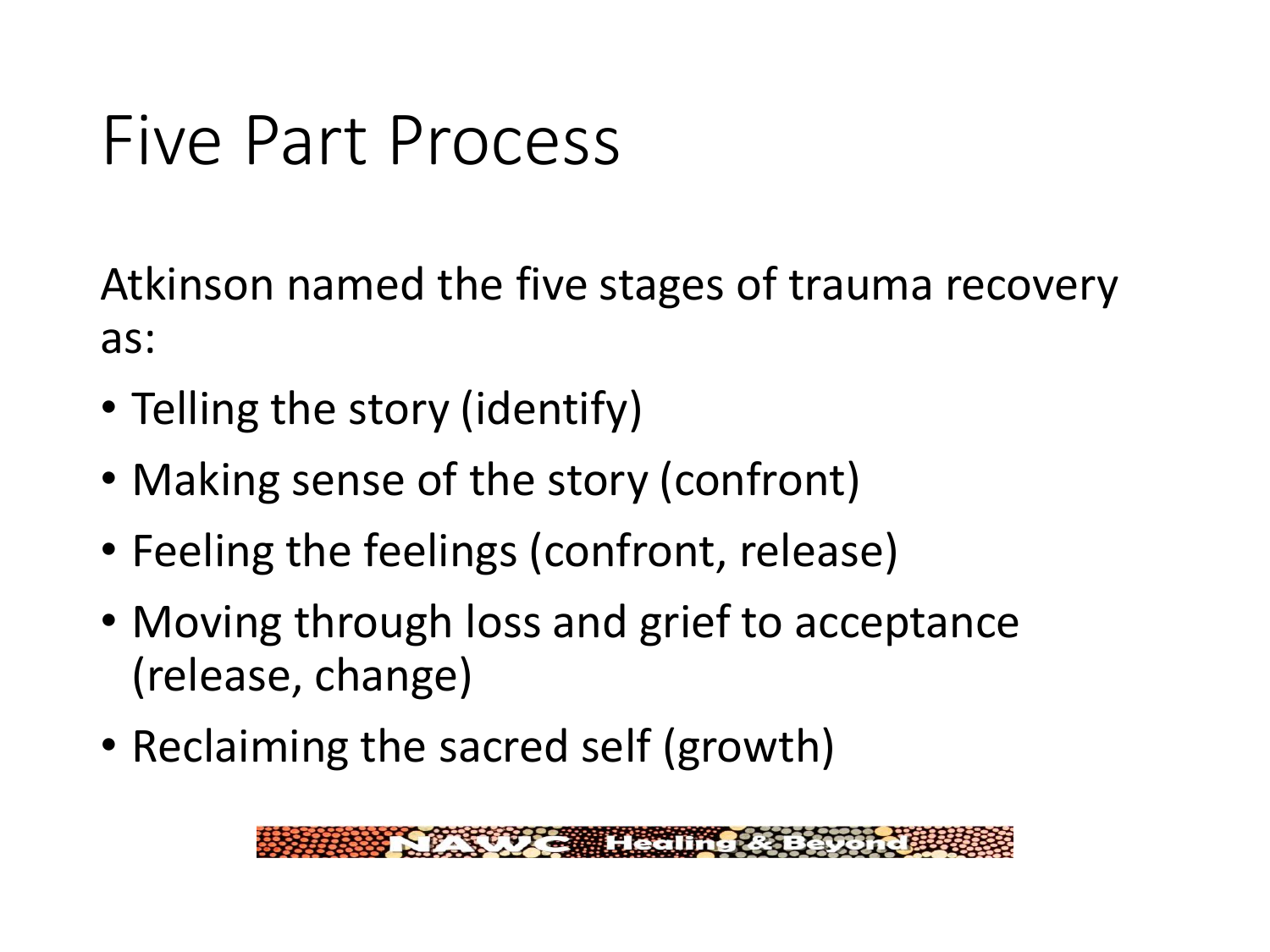### A Tool for Healing

- It is a way for us to re-connect with ourselves
- We can create our stories
- Share our learning
- Expressive Art Therapy doesn't cut across our ways of knowing, but instead embraces our ways. It also affirms who we are as we draw, dance, sing or write our stories.